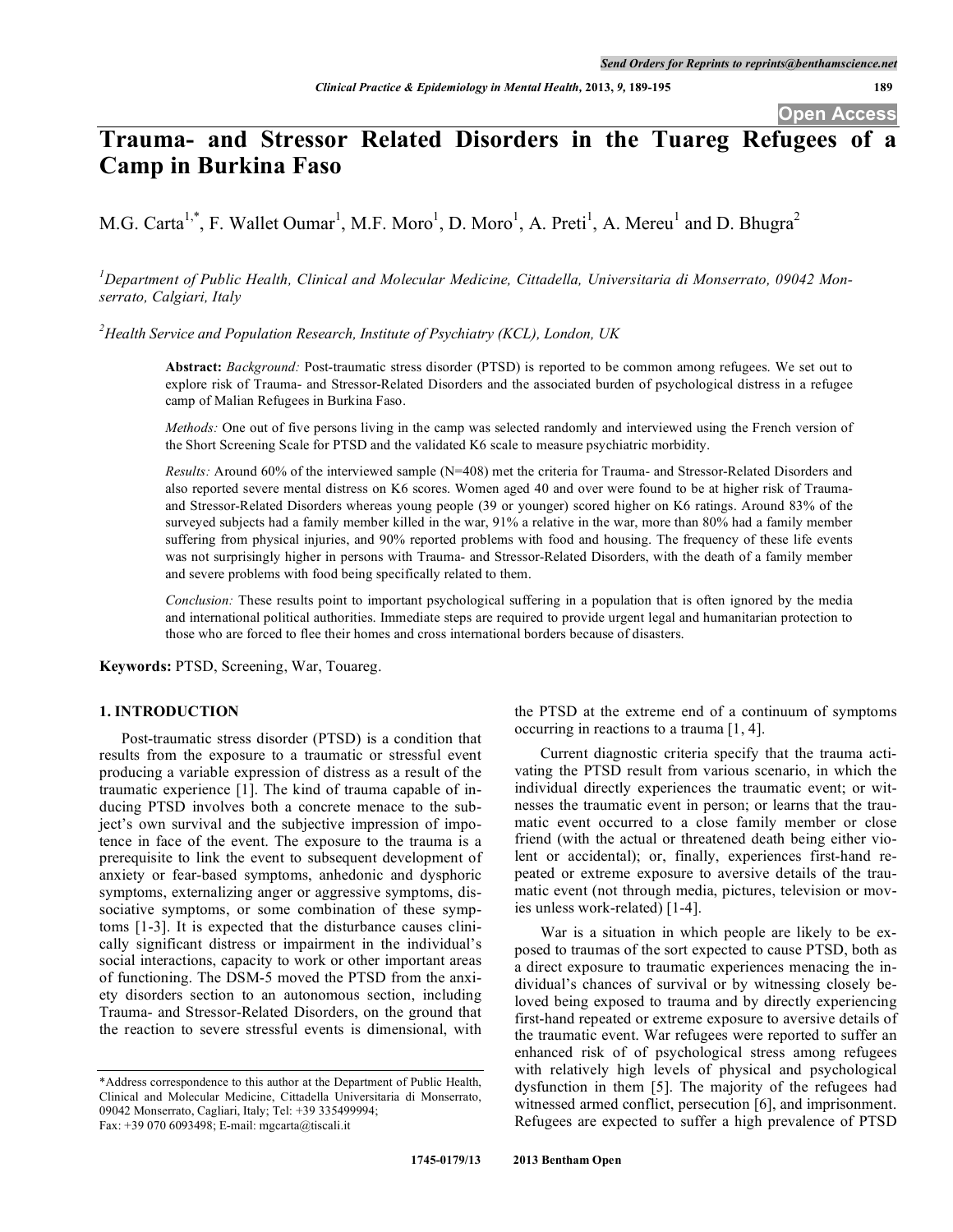and depression. In past studies, the prevalence of PTSD in refugees from war zones was found to vary from 15.8% in Ethiopia to 37.4 in Algeria, and it varied as well the presence of "any severe disorder", as measured by interview, from 17.5% in Ethiopia to 60.5% in Algeria [5].

After the rebellion of Northern Mali in 2012. hundreds of thousands of Malians are sheltering in camps in Niger, Burkina Faso and Mauritania, having fled the north of Mali after it was seized by Islamist rebels in 2012 or the South or the south of Mali for fear of retaliation from other ethnic groups. In December 2012, there were around 257,000 refugees from Mali in the western Sahel region [5]. They had to cross the borders to semi-desert areas of Niger, Mauritania and Burkina Faso, which are poor countries with serious food-supply problems, thus these refugees going through "an enormous level of suffering and deprivation" [5]. The dramatic condition of these people "did not find until now the attention of the international community" [5].

The vast majority of the refugees in these refugee camps were women, children and elderly people of the Tuareg ethnic group. Adult males remained in their home country to fight the war. After ousting the Malian Army and declaring independence, they were themselves subsequently ousted by the Islamists of Ansar Dine and Al-Quaeda groups. In fact the majority of the Tuareg is engaged in the Mouvement de Liberation de l'Azawar (MLNA). People in the camp are living under threatening conditions with only limited information about the fate of their close or distant relatives and uncertainty about their own future and the future prospects of those they have left behind. They are aware that difficulties will be experienced further by the Tuareg people in Mali, and these foreseen difficulties make prospects of their immediate return very unlikely.

This study was conducted with the objective of ascertaining the impact of stress in the people living in a Malian Refugee Camp in Burkina Faso, the Soubgandé camp. In post-conflict settings, PTSD is not only associated with experience of conflict violence, but also with a range of other stressors (e.g., quality of camps, daily difficulties) [5]. These conditions (poor shelter housing, forced social isolation, and lack of food [7]) were also reportedly common in the Soubgandé camp. The continuing concern about loved ones left behind or in the camp itself along with uncertainty about their future is likely to create a persistent state of hypervigilance in the refugees, a state that may maintains or worsens the symptoms of PTSD [8]. A lack of protection and support as well as the lack of acknowledgement of these conditions by the international community were reported to be associated with a higher risk of mental distress and psychopathology in refugees [9].

Since the majority of the Tuareg is engaged in MLNA, is likely that many refuges had witness the violent death of a loved relative or had received first-hand details about the violent death of a loved one. Moreover, the Tuareg population was hit by the war when being already in a situation of economic and financial difficulty. On this ground, we hypothesized that the prevalence of PTSD symptoms in the refuges of the Soubgandé camp would by higher than in past studies on refugees from war zones. The distribution of PTSD symptoms by age and gender was investigated as well,

on the ground that the societal organization of Tuareg makes necessary targeted intervention according to the age and gender status of the individual.

# **2. METHODS**

# **2.1. Sample**

The data were collected in the refugee camp of Soubgandé in Burkina Faso between August and October 2012.

A list of people who lived in the camp was available based on the timing of their of arrival in the camp. All those who were under the age of 16 were excluded. Each person was given a number between 1 and 5 and one person from each of the five was approached to participate in the study using random numbers. Thus there was an equal chance for every individual in the camp to be selected.

At the time of the study, 2085 people aged 18 years or older were living in the camp. Thus using 1 in 5 ratio, a total of 417 people were selected, 180 men and 237 women.

# **2.2. Procedure**

After obtaining the consent of the authorities of the camp, the study was presented in a brief meeting with key people in the camp. The rationale and purpose of the study were explained and support of these key individuals sought and any concern they raised addressed. They were then asked to take on the responsibility for informing the rest of the members in the camp. Interviews were conducted at a mutually convenient time and a place where privacy was possible.

Each subject taking part in the study was interviewed in French by one of the authors (FWO); Following a brief introduction and explanation on the tools, the Short Screening Scale for DSM-IV Posttraumatic Stress Disorder [10] and the K6 screening scale [11] were administered. The French version of the K6 scale had been validated previously [12] and adapted for the French-speaking countries of West Africa [13]. We selected these instruments because they are widely used in epidemiological research and because they are short and simply and previously validated among the French-speaking people of West Africa [13].

### **2.3. Measures**

The K6 Scale was developed for use in the U.S. National Health Interview Survey [11]. The original validation study found that the scale performs quite well when discriminating between cases (serious mental illness) and non-cases. The French validation study [12] found that a threshold score of 10 had a sensitivity =  $0.92$  and a specificity = 0.62. A validation study in the French language of West Africa in Burkina Faso, in a population of the same area to the present population but of different ethnicity, found an area under the curve of 0.75. To estimate prevalence of depression, authors recommend cut-offs between ≥9 and ≥11; at cut-off ≥10 K6 shows a sensitivity of 0.59 and specificity of 0.85 [13].

We made some changes to the K6 original tool. The duration of symptoms was confined to the previous 30 days. In addition, information was gathered on physical ill health as to how many medical consultations the individual had in the same time period. The prevalence of serious cases of mental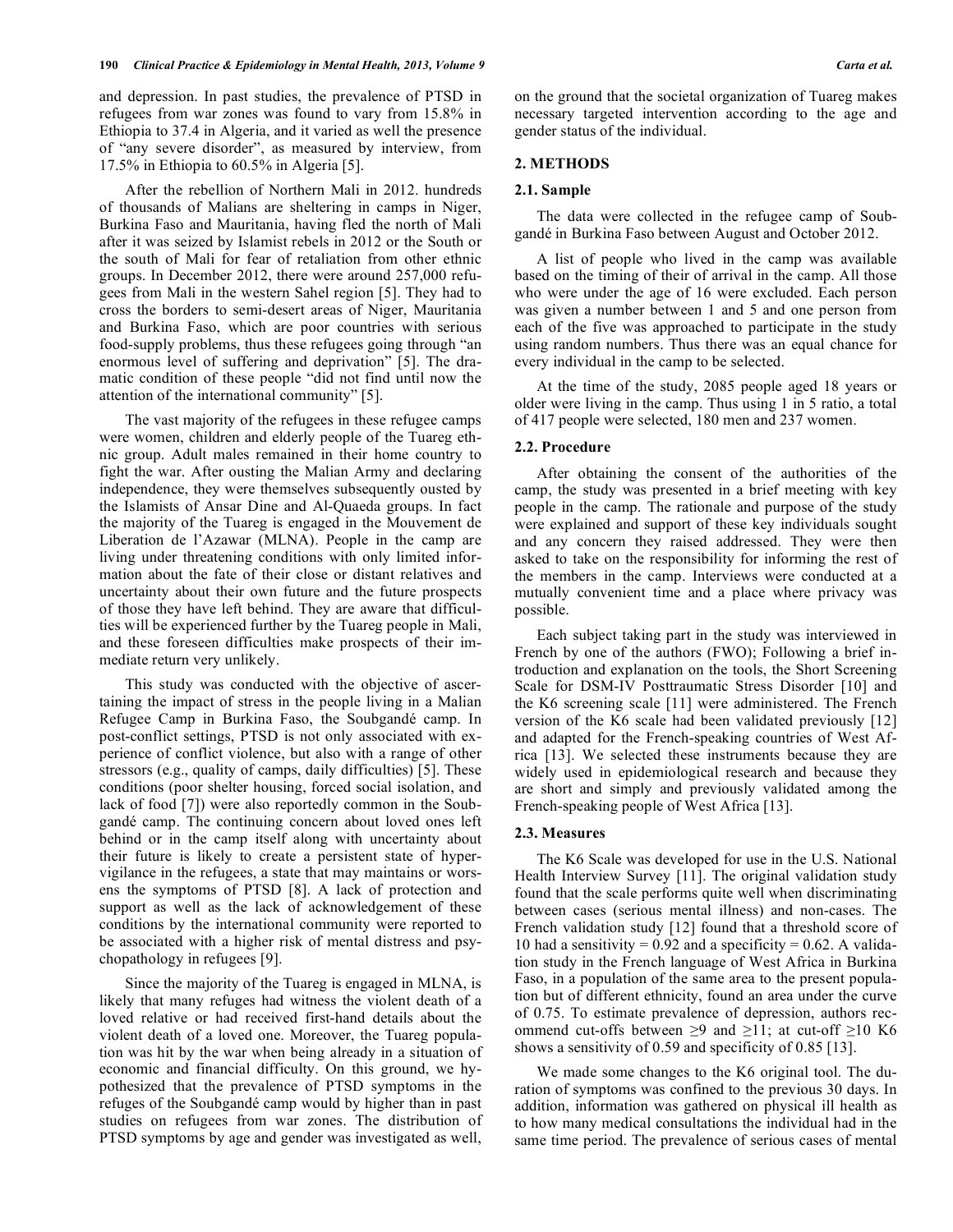illness in the sample was calculated using the cut off point of 13 at K6, higher than the cut-off of 10 suggested by the two French validation studies, but in agreement with a pilot validation study in a small sample of Tuareg Refugees from Mali living in Paris (see below). This decision was taken in order to minimize the risk of false positives, and identify people at risk of PTSD and very high distress.

The Short Screening Scale for DSM-IV Posttraumatic Stress Disorder has been derived from the Modified DIS/Composite International Diagnostic Interview for Assessing PTSD [10]. It is a seven-symptom screening scale for PTSD according to the DSM-IV criteria; five of the symptoms deal with the avoidance and numbing syndrome, two with the hyperarousal syndrome. The original validation study showed that a score of 4 or greater defines positive cases of PTSD with a sensitivity of 0.80, specificity of 0.97, positive predictive value of 0.71, and negative predictive value of 0.98. The prevalence of PTSD in the sample was measured using the cut off  $\geq 4$ , as indicated in the literature and confirmed in the pilot validation study (see below).

It is likely that different stressful events will have different effects on the genesis and maintenance of Trauma- and Stressor-Related Disorders. Breslau *et al*. [10] pointed out that previous epidemiologic studies have typically asked respondents to report their PTSD symptoms only in connection with their worst or most upsetting trauma. Past studies had used this strategy because many respondents report multiple traumas, precluding a detailed assessment of PTSD for each trauma. However, this strategy leads to an overestimation of the conditional risk of PTSD and might bias the estimates of the comparative risk of PTSD across different traumas. The version used in this study listed the five most significant traumas likely to have occurred to the refugees of the camp: the death of a family member; family member far away in war; severe problems with food; injury or physical damages; poor housing; and an open-ended event assessing "other cause". Strictly speaking these events are not the kind of trauma expected to cause PTSD, and we were unable to ascertain whether the death of a loved one was by violence or the informant was exposed to details about such a violent death, nor we were able to establish whether injury or physical damages did occur with dynamics that are compatible with a trauma causing PTSD. However, in a broad sense all these events are likely to cause intense stressor-related symptoms and disorders, and the recent classification of the DSM-5 corroborates the existence of a continuum of symptoms occurring in reactions to a trauma [1].

#### **2.4. Pilot study**

To evaluate validity and the best cut-off of both screening tools in the Tuareg population, a pilot study was conducted before the start of the main study on a small sample of Tuareg refugees from Mali living in Paris (N=41). As a gold standard the Structured Clinical Interview for DSM-IV Axis I Disorders (SCID-I) was used [14]. For the Short Screening Scale for DSM-IV Posttraumatic Stress Disorder, a cut-of ≥4 was found to have a sensitivity of 0.66 and specificity of 0.55 against the diagnosis of PTSD at the SCID. For any mental disorder on the SCID with a score of "severe" as far as the level of distress associated to the disorder was concerned, the best cut-off for K6 was at  $\geq$ 13, with sensitivity of 0.75 and specificity of 0.59.

### **2.5. Statistical Analysis**

Scales' reliability was assessed with the intraclass correlation coefficient (ICC), with 95% Confidence of Interval (CI). The ICC is dimensionless statistics: ICC values  $\geq .60$ are considered acceptable for clinical use [15].

The prevalence rates of PTSD-related disorders were calculated by sex and age. The presence of severe mental disorders as assessed by the K6 was calculated by sex and age, too. To this purpose, age was dichotomized (above and below 40 years old). All analyses estimated the impact of predictors (sex, age and type of trauma) on two outcomes: caseness on the Short Screening Scale for PTSD, according to the cut-off, and caseness on the Short Screening Scale for PTSD among those who scored positive on the screening for severe mental disorders (K6), since these participants are likely to have PTSD-related symptoms of clinical relevance, i.e. they should be offered treatment.

Statistical significance was calculated using the  $\chi^2$  test in 2x2 tables. Odds ratio 95% confidence intervals (OR 95% CI) were calculated using Miettinen's method [16]. The variables measured by ordinal data were compared using the ANOVA one-way statistics or the Student t-test when appropriate.

Multivariate logistic regression analysis was used to assess the effect of several independent variables on PTSD or on distress. Age  $(> 40 \text{ vs } 18-39 \text{ years of age})$ , sex (females vs males) and specific life events such asdeath of a family member, family member far away in war, severe problems with food, injury or physical damage to self or others known to the individual and poor housing were considered as independent variables. The logistic regression analysis was performed according to backwards procedure, fitting all variables and sequentially discarding non-significant values (p enter =  $0.05$ , p out =  $0.10$ ).

# **2.6. Ethics**

The research was conducted in compliance with the Helsinki Declaration. Informed consent was obtained from each subject assuring them that their refusal to participate would not affect their care at all. Data were made anonymous at the source, and each subject was identified only with a code number. The ethics committee of the Azienda Mista Ospedaliero Universitaria, Cagliari, Italy expressed a positive opinion for the feasibility of the study that had been approved by the local camp authorities.

#### **3. RESULTS**

A total of 408 people (out of 417 selected) agreed to be interviewed (118 males, 43.8%). Nine subjects refused to take part in the study, but the demographic characteristics of these subjects did not differ from the total sample (males: n  $= 4$ ; age: mean age  $= 36.5$ , SD  $= 16.3$ ).

Men were 179 (44%) and women were 230 (56%). Mean age was  $37.2$  (SD = 15.3), with women modestly younger than men: 35.9 (14.5) versus 38.9 (16.2),  $t = 1.98$ ,  $p = 0.048$ .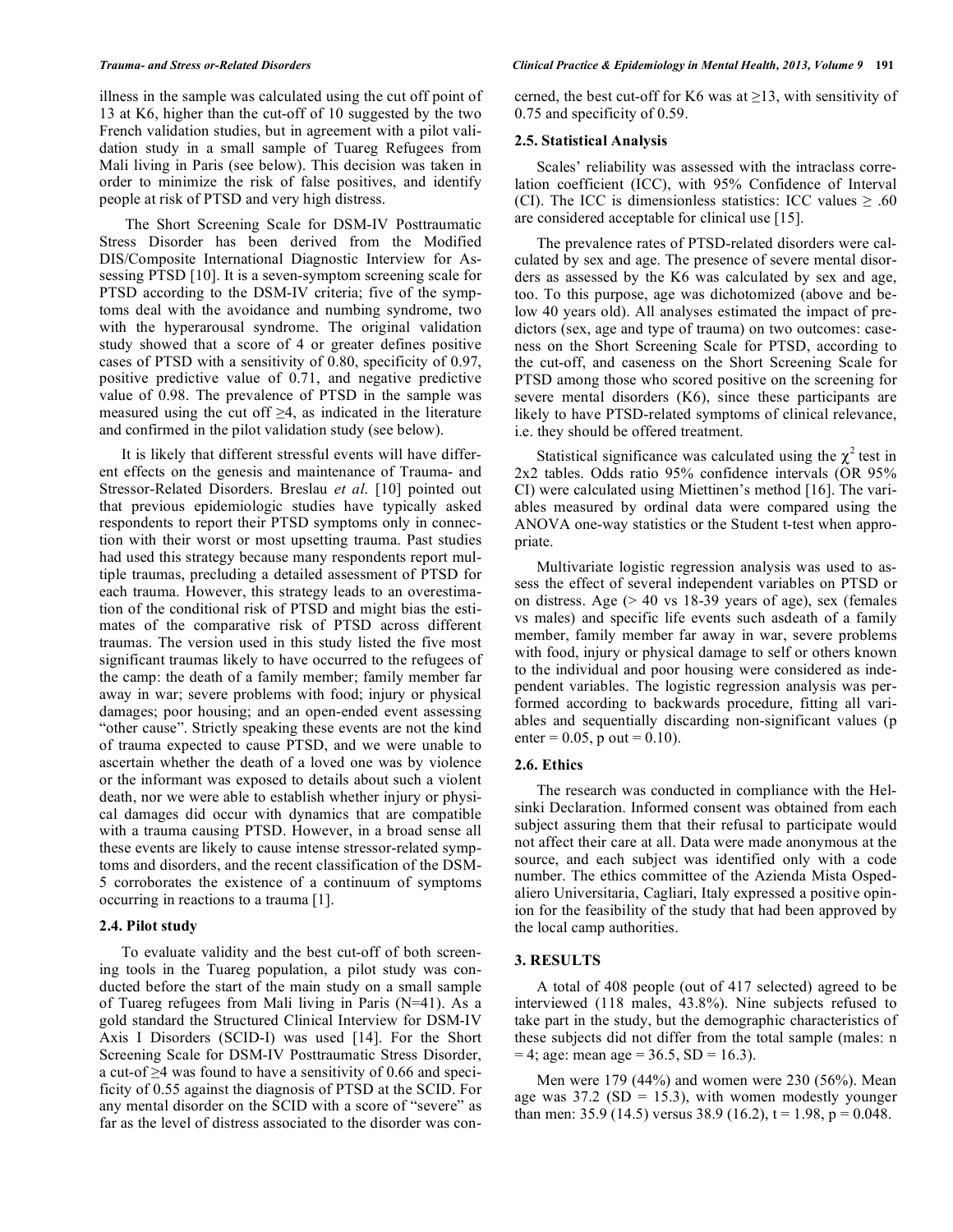|                               | <b>PTSD Related Disorders</b> | <b>Cases Positive on the k6</b> | PTSD Related Disorders Positive on the k6 |
|-------------------------------|-------------------------------|---------------------------------|-------------------------------------------|
| Males                         | 152 (85.4%)                   | 142 (79.8%)                     | 119 (66.9%)                               |
| Females                       | 198 (86.1%)                   | 164(71.3%)                      | 133 (57.8%)                               |
| 16-39 years old               | 202 (81.1%)                   | $202(81.1\%)$                   | 158 (63.5%)                               |
| 40 years old and older        | 148 (93.1%)                   | $104(65.4\%)$                   | 94 (59.1%)                                |
| Death of a family member      |                               |                                 |                                           |
| Yes                           | 301 (89.1%)                   | 239 (70.7%)                     | 206 (60.9%)                               |
| N <sub>o</sub>                | 49 (70.0%)                    | 67(95.7%)                       | 46 (65.7%)                                |
| Family member far away in war |                               |                                 |                                           |
| Yes                           | 323 (86.8%)                   | 273 (73.4%)                     | $228(61.3\%)$                             |
| N <sub>o</sub>                | $27(75.0\%)$                  | 33 (91.7%)                      | 24 (66.7%)                                |
| Severe Problems with food     |                               |                                 |                                           |
| Yes                           | 327 (88.1%)                   | 271 (73.0%)                     | 231 (62.3%)                               |
| N <sub>o</sub>                | $23(62.2\%)$                  | $35(94.6\%)$                    | $21(56.8\%)$                              |
| Injury, physical damages      |                               |                                 |                                           |
| Yes                           | 296 (87.6%)                   | 241 (71,3%)                     | $203(60.1\%)$                             |
| N <sub>o</sub>                | 54 (77.1%)                    | 65 (92,9%)                      | 49 (70.0%)                                |
| Poor housing                  |                               |                                 |                                           |
| Yes                           | 329 (87.5%)                   | 276 (73.4%)                     | 233 (62.0%)                               |
| N <sub>o</sub>                | $21(65.6\%)$                  | 30 (93.8%)                      | $19(59.4\%)$                              |

**Table 1. Prevalence of Caseness on the Short Screening Scale for PTSD and the K6**

There were 81 male (45.3%) and 79 female (34.3%) participants over the age of 40.

#### **3.1. Reliability of the Tools Used in the Study**

ICC was  $0.610$  (95%CI:  $0.515 - 0.640$ ) for the Short Screening Scale for DSM-IV Posttraumatic Stress Disorder and  $0.699 (0.65 - 0.743)$  for the K6. Both values are in the acceptable range.

# *3.1.1. Caseness on the Short Screening Scale for DSM-IV Posttraumatic Stress Disorder*

In the sample, 350 subjects (85.8%) scored positive (point prevalence) on the Short Screening Scale for DSM-IV Posttraumatic Stress Disorder (Table **1**).

Women were not more likely to score positive for PTSDrelated disorders than men (OR =  $1.18$ ; 95%CI: 0.68 – 2.09). Older people were more likely to score positive for PTSDrelated disorders than people younger than 40 years old (OR  $= 3.19$ ; 1.59 – 6.38).

The difference by age was principally driven by older women being more likely to score positive for PTSD-related disorders than younger one  $(94.9\% \text{ vs } 81.5\%, \text{ OR } = 4.26;$  $1.44 - 12.64$ ).

# *3.1.2. Caseness on the K6*

There were 306 subjects (75%) scoring positive on the K6. Women were less likely to be positive on the K6 than males (OR =  $0.56$ ;  $0.34 - 0.90$ ), and older people were less likely to be positive on the K6 than people younger than 40 years old  $(OR = 0.41; 0.25 - 0.65)$ .

# *3.1.3. Caseness on the K6 among those who screened positive for PTSD-related disorders*

In the sample, 252 subjects (61.8%) scored positive (point prevalence) on both the Short Screening Scale for DSM-IV Posttraumatic Stress Disorder and the K6.

There was no difference by sex (OR =  $0.66$ ;  $0.44 - 0.99$ ) or by age (OR =  $0.79$ ;  $0.52 - 1.20$ ) in the distribution of cases that were positive on both the Short Screening Scale for DSM-IV Posttraumatic Stress Disorder and the K6.

# *3.1.4. Caseness for PTSD-related Disorders by Type of Trauma*

The death of a family member was reported by 338 participants (82.8%); family member far away in war was reported by 372 participants (91.2%); severe problems with food were reported by 371 participants (90.9%); injury or physical damages were reported by 338 participants (82.8%); poor housing was reported by 376 participants (92.2%).

A backward logistic regression extracted the death of a family member ( $OR = 2.71$ ;  $1.41 - 5.21$ ) and severe problems with food (OR =  $3.26$ ; 1.49 –  $7.12$ ) as the traumas more likely to be associated to be a case that was positive on the Short Screening Scale for DSM-IV Posttraumatic Stress Disorder.

People who suffered the death of a family member  $(OR =$  $0.14$ ;  $0.04 - 0.47$ ) and those who suffered personal injury or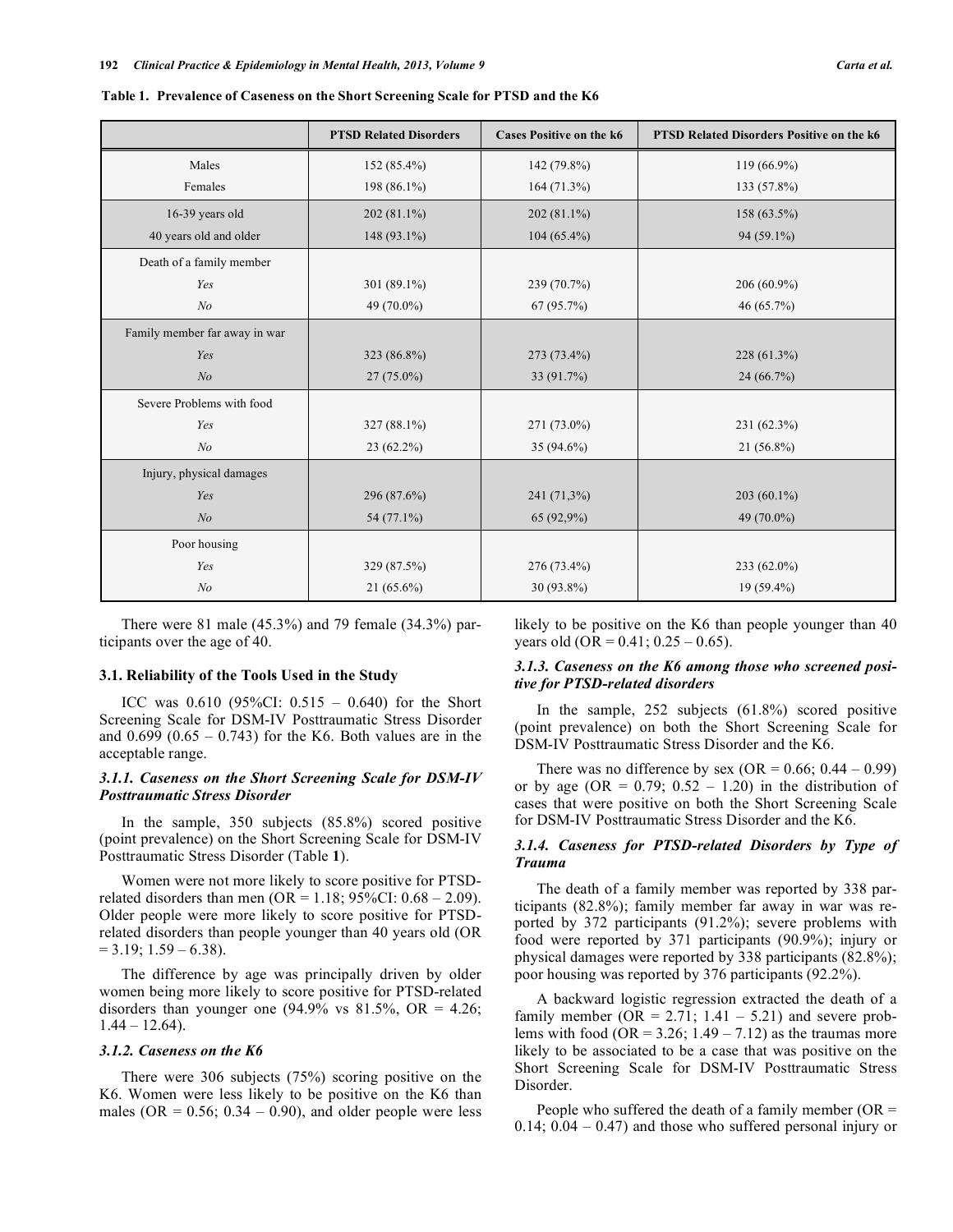physical damages ( $OR = 0.29$ ;  $0.11 - 0.76$ ) were less likely to be a case on the K6.

No trauma was statistically related to be a case on both the Short Screening Scale for DSM-IV Posttraumatic Stress Disorder and the K6.

# **3.2. Multivariate Analyses**

We carried out a backward logistic regression analyses to identify the reliable determinants of PTSD-related disorders in our sample taking into account all confounding effects and interactions.

Older people  $(OR = 4.08; 1.41 - 11.75)$  and those who suffered current poor housing  $(OR = 3.88; 1.29 - 11.62)$  had the greatest chance of being positive on the Short Screening Scale for DSM-IV Posttraumatic Stress Disorder (Wald = 91.50; df = 1; p = 0.0001; Nagelkerke  $R^2$  = 11.6%).

Conversely, younger people  $(OR = 0.39: 0.21 - 0.73)$ were statistically less likely to be positive on the K6, with no other variable being related to this outcome when taking into account sex, age and the interacting effects of multiple traumas (Wald = 38.98; df = 1; p = 0.0001; Nagelkerke  $R^2$  = 14.2%).

No variable was independently related to be a case on both the Short Screening Scale for DSM-IV Posttraumatic Stress Disorder and the K6 (Wald = 5.58; df = 1;  $p = 0.018$ ; Nagelkerke  $R^2 = 2.4\%$ ).

# **4. DISCUSSION**

To the best of our knowledge, this study is the first report trying to quantify the burden of PTSD symptoms in a sample from a refugee camp in the Sahel region bordering with Mali.

Around 60% of the sample met the screening criteria for PTSD with K6 scores indicating the presence of severe mental distress. Each of the five serious life events had been experienced by over 80% of the sample, and that each respondent had experienced on average four out of these five events. People who had experienced the death of a family member and severe problems with food were more likely to score positive for a Trauma- or Stress or-Related Disorder.

The fact that over 90% of respondents reported problems with food and housing reflects that this camp, like most camps in the region, received very little aid at all at the time of the study [6] and was struggling to provide basic minimum help to those most in need. It is likely that both acute and chronic stressors act as risk factors increasing the chance that a mental disorder will develop.

Approximately 83% of the participants had a family member killed in the war, and 91% had a relative in the war. At the time of the study it was difficult for individuals to receive any direct news from the war front, although people were aware in broad terms that the Tuareg army was routed by the Islamists. There was further uncertainty associated with suggestions that international authorities were preparing a military intervention against the rebels, further spreading the risk of war in the area.

It should be pointed out that those who suffered the death of a family member and those who suffered personal injury or physical damages were statistically less likely to be a case on the K6, a possible reflection of Tuareg being proud to have themselves or their family involved in the war. Longitudinal follow-up studies are necessary to evaluate whether the finding is stable or does vary as an effect of the time.

Overall, these findings indicate serious psychological suffering in a vulnerable population, with prevalence rates that are higher than those found in past studies. In previously reported studies from Ethiopia, Algeria, Gaza, and Cambodia [5], PTSD rates in refugees were much lower than those found in Soubgandé (from 15.8% in Etiopia to 37.4 in Aleria) as well as the presence of "any severe disorder" (from 17.5% in Etiopia to 60.5% in Algeria). In the multicenter study cited above [5] highest rates of forced social isolation were reported from Algeria (61%). Furthermore from Cambodia 41% had PTSD was related to paucity of food, which is much lower than in the sample in Soubgandé . This may reflect a lack of resources related to a lack of international recognition and aid . Only the Ethiopian sample showed a rate of poor shelter conditions similar to those found in this study (98% vs 94%) [7], confirming, the importance of physical environment on the mental health of refugees. Moreover, the absence of the intervention and protection by the international community may further contribute to a sense of abandonment further contributing to distress as proven in previous studies [9, 17].

Our study confirms the findings of another study using similar methods in the Shael region. Using two screening tools for PTSD and general psychiatric disorders (Posttraumatic Stress Disorder Checklist and the General Health Questionnaire, GHQ-28), Hamid and Musa [18] found 54% PTSD-positive subjects and 70% positives to general distress in three camps located around the towns of Fasher and Nyala in Darfur. PTSD frequencies similar to our study have also been reported in a sample of Darfuri female university students at the Ahfad University for Women [19] where 80.9% of the Darfuri student sample met the DSM-IV criteria for post-traumatic stress disorder symptoms. Exposure to war conditions in that study was similar to our sample. More than half (54%) of that sample reported having personally experienced or witnessed a mean of 28.2 war-related traumatic events out of a list of 40. About two-thirds of those who had personally experienced or witnessed war-related traumatic events had been in a combat situation, witnessing someone being killed, or beaten or seeing corpses. Nearly 60% had family members or friends suddenly disappear or kidnapped, and 42% reported being forcibly removed or denied access to their villages, and so were forced to flee their homes [19]. However, the settings of these two studies were different and some of the differences may be explained by the sites and different samples.

In our study, adult and elderly women (aged 40 or more) were at higher risk for PTSD symptoms, but as a relative portion of them did not actually reach the screening criteria for severe mental illness on the K6. Similarly, young people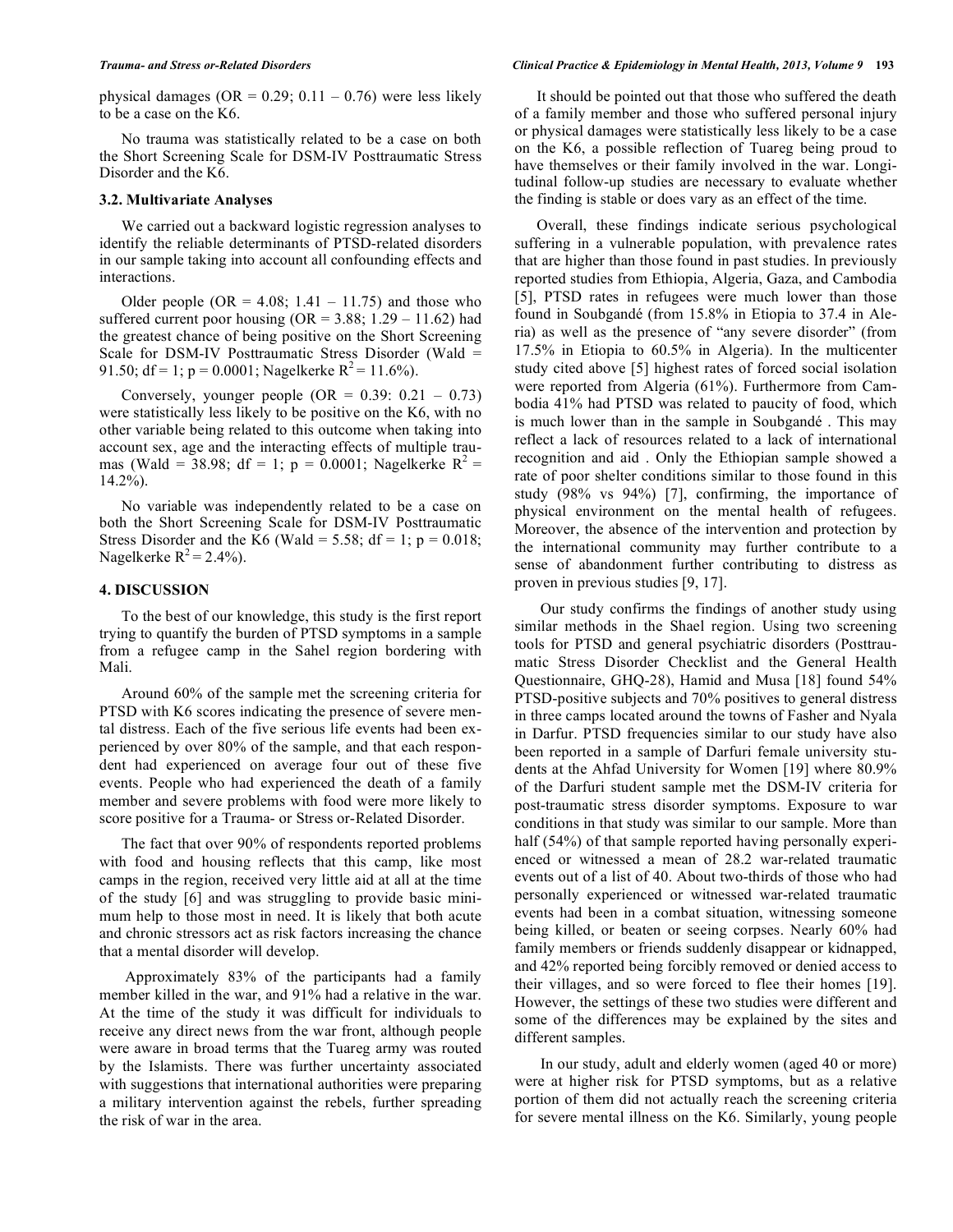(39 or younger) were shown to have relevant psychopathological symptoms with higher K6-positivity frequencies than the oldest, but this difference disappeared when comparing people with both K6 and PTSD screening positivity. One possible explanation could be that older women may be better at identifying the illness as being related to stressful events, even when the distress does not reach the threshold of a full-blown disorder. On the other hand younger women report more discomfort but may not always see a direct relationship with stressful events. The result is similar to the finding that young people's suffering due to acute stress is not necessarily a consequence of PTSD symptoms [20,21]. The risk of PTSD by gender in this study sample is different from other populations have been subjected to wars [22, 23] or to other natural disasters conditions [24]. This is probably due to the specificity of the situation and the population studied.

# **4.1. Limitations**

Given the difficulties due to the circumstances in which the study was to be carried out, we had to adopt a very simple methodology and use the simplest screening tools that had been validated. This simple method has an inherent weakness and reflects problems in reaching: psychiatric diagnoses using tools developed in other cultures. However, there are no culture-specific assessment tools for PTSD available [25]. Cross-sectional studies can only provide hints, and longitudinal studies only can provide causal factors.

# **5. CONCLUSION**

These results indicate important psychological suffering in a vulnerable population whose conditions of absolute poverty have been exacerbated by the recent war. These conditions in this geographical area were rarely described and have never received humanitarian aid. Immediate steps are required to give legal and humanitarian protection to those who are forced to flee their homes and cross international borders because of the crisis. Long-term outcomes need to be explored so that appropriate interventions are put in place on both the short and medium-term.

# **CONFLICT OF INTEREST**

The authors confirm that this article content has no conflicts of interest.

# **ACKNOWLEDGEMENTS**

We are grateful to the people living in the Soubgandé Camp for participating at the interview.

# **AUTHORS' CONTRIBUTIONS**

MGC conceived of the study collaborated to the statistical analysis and drafted the manuscript. FWO participated in the design of the study and carried out the interviews, MFM participated in the design of the study, developed the interview and helped to draft the manuscript. DM, AM and AP performed the statistical analysis. DB participated in the design of the study and helped to daft the manuscript. All authors read and approved the final manuscript.

#### **REFERENCES**

- [1] American Psychiatric Association. Diagnostic and statistical manual of mental disorders. 5th ed. Washington, DC: American Psychiatric Association Press 2013.
- [2] Andersen TE, Elklit A, Brink O. PTSD Symptoms Mediate the Effect of Attachment on Pain and Somatisation after Whiplash Injury. Clin Pract Epidemiol Ment Health 2013; 9: 75-83.
- [3] Karsberg SH, Elklit A. Victimization and PTSD in A Rural Kenyan Youth Sample. Clin Pract Epidemiol Ment Health 2012; 8: 91-101.
- [4] Lanius R, Brand B, Vermetten E, Freewn PA, Spiegel D. The dissociative subtype of posttraumatic stress disorder: Rationale, clinical and neurobiological evidence, and implications. Depress Anxiety 2012; 29: 701-8.
- [5] de Jong JT, Komproe IH, Van Ommeren M., Common mental disorders in post-conflict settings. Lancet 2003; 361 (9375): 2128- 30.
- [6] United Nations, International response to Malian refugee crisis severely underfunded – UN top official, 2012 http://www.un.org/ apps/news/story.asp?NewsID=42611#.UQPbp7\_Aexo
- [7] Dobricki M, Komproe IH, de Jong JT, Maercker A. Adjustment disorders after severe life-events in four postconflict settings. Soc Psychiat Psychiatr Epidemiol 2010; 45(1): 39-46.
- [8] Kadri N, Berrada S, Douab S, Tazi I, Moussaoui D. Post-traumatic stress disorder in survivors of the Agadir earthquake (Morocco) in 1960. Encephale 2006; 32: 215-21.
- [9] Meffert SM, Musalo K, Abdo AO, *et al*. Feelings of betrayal by the United Nations High Commissioner for Refugees and emotionally distressed Sudanese refugees in Cairo. Med Confl Surv 2010; 26(2): 160-72.
- [10] Breslau N, Peterson EL, Kessler RC, Schultz LR. Short screening scale for DSM-IV Posttraum Stress Disorder. Am J Psychiat 1999; 156: 908-11.
- [11] Kessler RC, Barker PR, Colpe LJ, *et al*. Screenin for serious mental illness in the general population. Arch Gen Psychiat 2003; 60:187-9.
- [12] Arnaud B, Malet L, Teissedre F, *et al*. Validity study of Kessler's psychological distress scales conducted among patients admitted to French emergency department for alcohol consumption-related disorders. Alcohol Clin Exp Res 2010; 34(7): 1235-45.
- [13] Baggaley RF, Ganaba R, Filippi V, *et al*. Detecting depression after pregnancy: the validity of the K10 and K6 in Burkina Faso. Trop Med Int Health 2007; 12(10): 1225-9.
- [14] First MB, Spitzer RL, Gibbon M, Williams JBW. Structured Clinical Interview for DSM-IV Axis I Disorders, Clinician Version (SCID-CV). Washington: American Psychiatric Press Inc 1996.
- [15] Brennan P, Silman A. Statistical methods for assessing observer variability in clinical measures. Br Med J 1992; 304: 1491-4.
- [16] Miettinen O. Confounding and effect modification. Am J Epidemiol 1974; 100: 350-3.
- [17] Charlson FJ, Steel Z, Degenhardt L, *et al*. Predicting the impact of the 2011 conflict in Libya on population mental health: PTSD and depression prevalence and mental health service requirements. PLoS One 2012; 7: e40593.
- [18] Hamid AA, Musa SA. Mental health problems among internally displaced persons in Darfur. Int J Psychol 2010; 45(4): 278-85.
- [19] Badri A, Crutzen R, Van den Borne HW. Exposures to war-related traumatic events and post-traumatic stress disorder symptoms among displaced Darfuri female university students: an exploratory study. BMC Public Health 2012; 12: 603.
- [20] Montgomery E. Trauma, exile and mental health in young refugees. Acta Psychiatr Scand Suppl 2011; (440): 1-46.
- [21] Carta MG, Balestrieri M, Murru A, Hardoy MC. Adjustment Disorder: epidemiology, diagnosis and treatment. Clin Pract Epidemiol Ment Health 2009; 5: 15.
- [22] arhood LF, Dimassi H. Prevalence and predictors for posttraumatic stress disorder, depression and general health in a population from six villages in South Lebanon. Soc Psychiat Psychiatr Epidemiol 2012; 47(4): 639-49.
- [23] alah TT, Abdelrahman A, Lien L, Eide AH, Martinez P, Hauff E. The mental health of internally displaced persons: An epidemiological study of adults in two settlements in Central Sudan. Int J Soc Psychiat 2012 Sep 13. [Epub ahead of print]